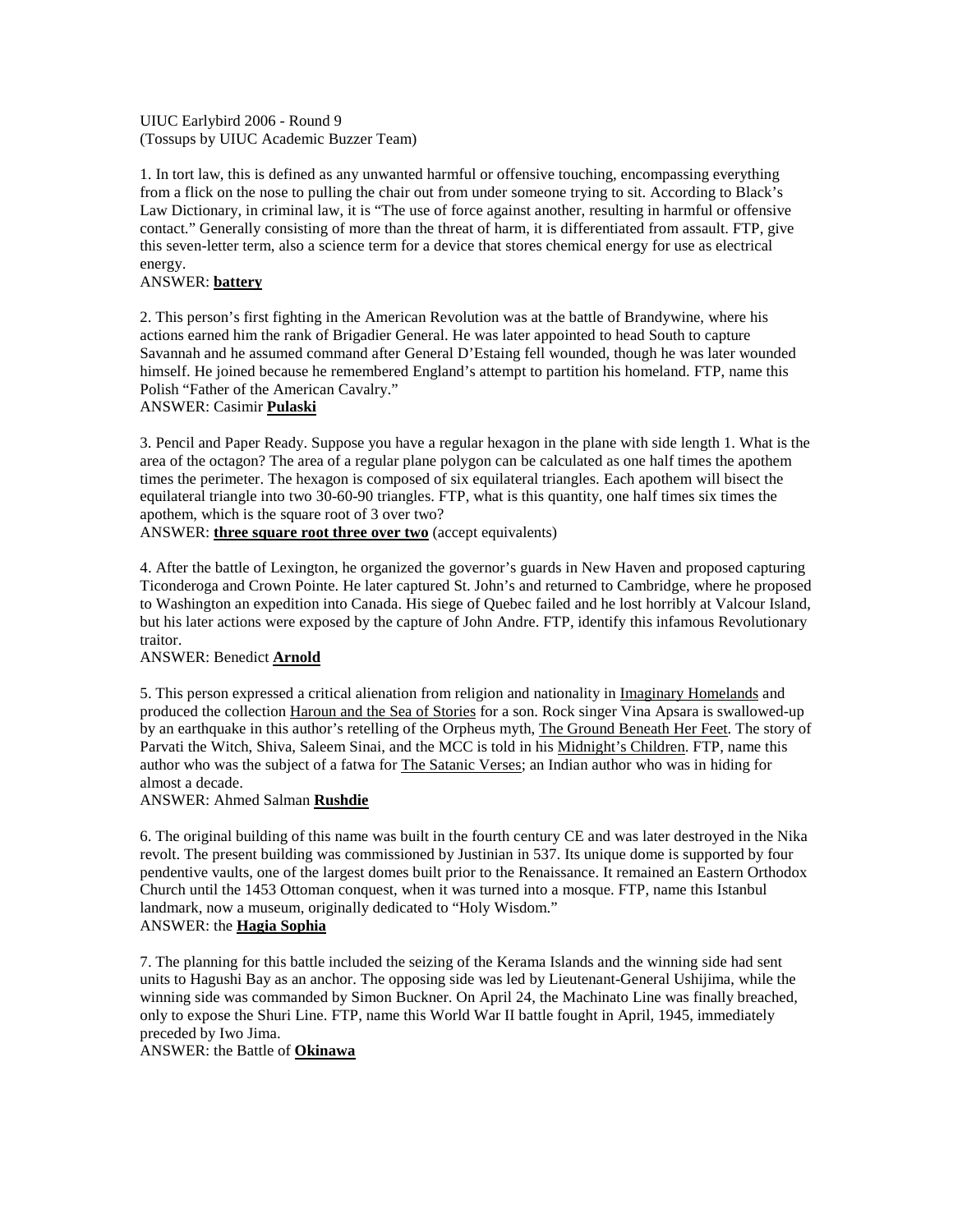8. This person's "Double" Concerto, Op. 102, is one of the pinnacles of the violin-cello repertoire, while the St. Anthony Variations, on a theme of Haydn, are among numerous works of his in that genre. Though he almost certainly loved Clara Wieck [veak], he did not act on this even after his friend Robert Schumann, her husband, died. Creator of one third of the"F-A-E Sonata", the Academic Festival Overture, and the Hungarian Dances, this composer wrote the German Requiem to commemorate his mother. FTP, name this Hamburg-born composer of four Symphonies.

# ANSWER: Johannes **Brahms**

9. Conserved in a throttling process, this quantity entirely determines the temperature of an ideal gas, but non-ideal gasses can change temperature with this held constant in the Joule-Thompson effect. This energetic physical property is a canonical potential of an open system as it measures the work available from the system by accounting for flow and expansion work in its second term. FTP, name this state function symbolized h and equal to a system's the internal energy its pressure times its volume. ANSWER: **enthalpy** (prompt on "h")

10. The Hasbani, Banias, and Dan rivers merge to form this river. Because it's in such an arid region, approximately three-quarters of its water are used for human purposes. Having the lowest elevation of any river in the world, pollution has become a major problem in modern times. FTP, name this river flowing through the Sea of Galilee and ultimately draining into the Dead Sea; a Middle-Eastern river that defines the eastern border of Israel.

# ANSWER: the **Jordan** River

11. This person published Reconsiderations towards the end of his life, having earlier issued Literal Commentary on Genesis. Heavily influenced by Cicero's Hortentius, this religious philosopher wrote a 410 CE work to defend Christianity from the charge that it had caused the fall of Rome, City of God. FTP, name this theologian, Christian saint, and Bishop of Hippo who is best known for his autobiographical Confessions.

### ANSWER: Saint **Augustine** of Hippo

12. This personearned a scholarship to study radio electronics in Paris, where he met Ieng Sary and Song Sen. Upon returning home, he began working for the KPRP and, after taking it over, he renamed it the Workers' Party of Kampuchea, which later formed an insurgency base called "Office 100." After takingover Phnom Penh, he declared "Year Zero," and by 1976 was named Prime Minister. FTP, name this infamous leader of the Khmer Rouge.

## ANSWER: **Pol Pot** (or **Saloth Sar**)

13. This person's interest in the American Southwest and Mexico is evident in the works The Plumed Serpent and Aaron's Rod, which features the flutist Sisson. This writer chronicled the Bragwen family in The Rainbow and Women in Love, which contains his trademark devices of horse admiration and moon madness. The love triangle formed by Claire Dawes, Miriam Levers, and Paul Morel is central to this author's Sons and Lovers. FTP, name this English writer of Lady Chatterley's Lover. ANSWER: David Herbert **Lawrence**

14. The patron of Amphicleia, this being's epithets include Bromios, Taurokeros, and Tauroprosopos and he possessed the thyrsus and kantharos. Raised in Nysa, this deity was born twice, once from the thigh of his father. This god rescued and wed Ariadne and visited Hades to try to resurrect his mother Semele, who was destroyed when his father Zeus appeared to her in his full glory. FTP, name this god whose followers were the Maenads; the Greco-Roman god of ecstasy and wine. ANSWER: **Bacchus** (or **Dionysus** or **Liber**)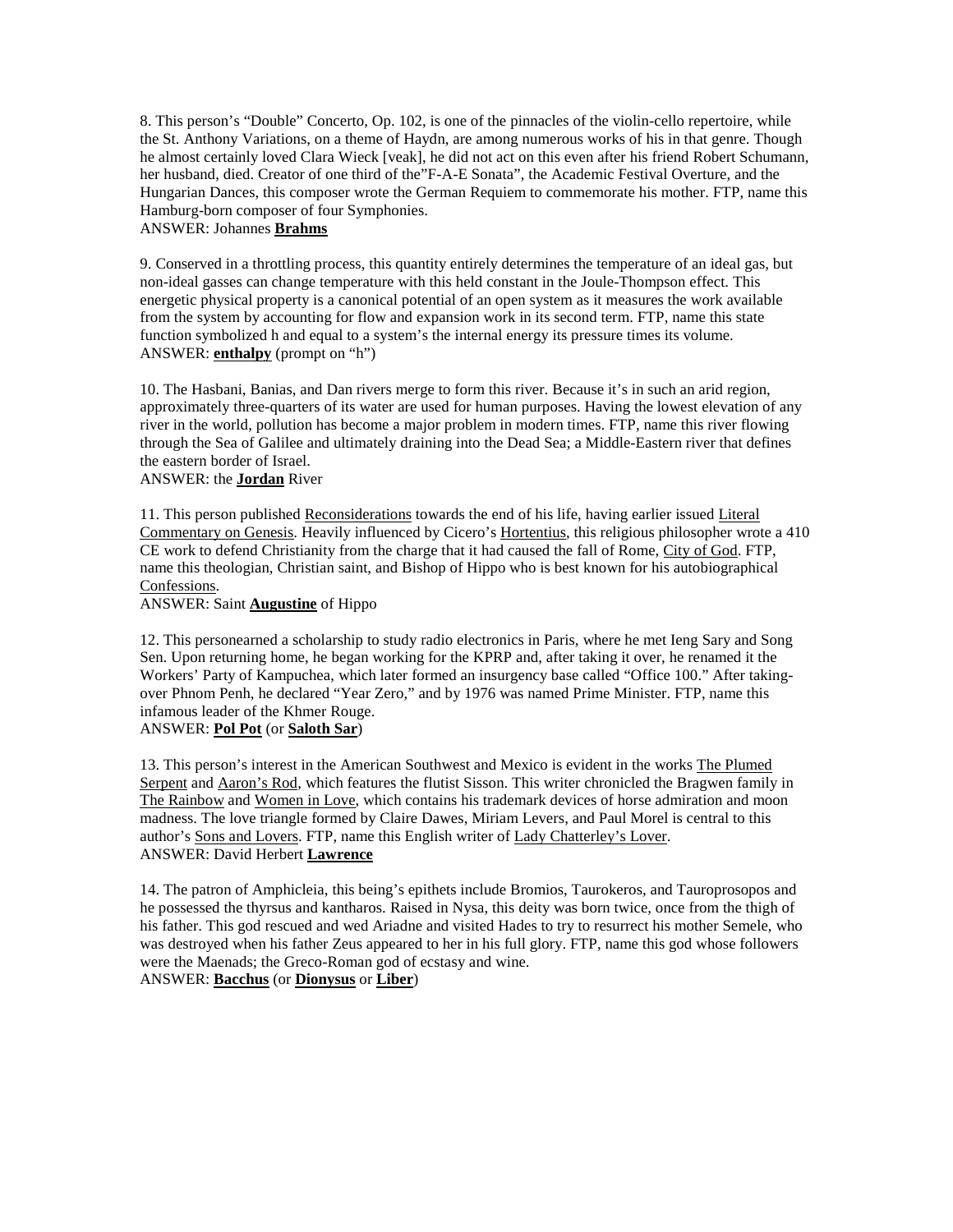15. This person's notable legal works include The Elements of the Common Lawes of England and 1641's Cases of Treason, while his A Naturall Historie was published posthumously along with the unfinished The New Atlantis. This thinker's Advancement of Learning is the first important work of philosophy written in English, while his namesake method was introduced in his namesake tables in the volumes of The Great Instauration. FTP, name this philosopher and lord chancellor of England best known for the Novum Organum.

ANSWER: Francis **Bacon**, Viscount Saint Alban

16. Interestingly, a square can achieve this state on a caternary. One can easily the angular velocity of each section of the object undergoing this type of motion because a certain point is always stationary. This type of motion is useful because an object undergoing it experiences static friction even though it is in motion; this advantage occurs because the rolling object is in contact with a single point of the surface on which it rolls, and that point of contact is instantaneously stationary at all times. FTP, name this type of rolling in which an object moves entirely due to rotation because no translation occurs at the contact point. ANSWER: **rolling without slipping** (accept equivalents; prompt on "rolling")

17. In recent years, this work has been performed as a an opera in the United States, most notably in 2002 at the Lyric in Chicago. In this musical work, Judge Turpin has taken Johanna away from her natural father and raised her as his own daughter, but her father comes back to London, seeking revenge against the people who have wronged him, with the help of Mrs. Lovett, who bakes pies. FTP, name the Stephen Sondheim musical cum opera about the titular demonic barber. ANSWER: **Sweeney Todd**

18. This taxon contains sub-taxa adenophorea and secernentea. Members of this set of animals reproduce by exchange of chitinized spicules and have posterior sense organs known as phasmids. The important model species Caenorhabditis elegans is a member of this phylum, which is best known for the parasites that it contains. FTP, name this phylum whose name comes from the Greek for "thread-like" because it is comprised of the roundworms.

### ANSWER: **nematoda** (or **nematode**s)

19. Notable stand-alone sections of this collection include "Youth, Day, Old Age, and Night;" "To Think of Time;" and one that exclaims "Flood-tide below me! I see your face!", "Crossing Brooklyn Ferry." The best-known entries in this collection come from the sections "Inscriptions," "Children of Adam," and one that includes "When Lilacs Last in the Dooryard Bloom'd." FTP, name this poetry compilation that contains "Out of the Cradle Endlessly Rocking" and "Song of Myself;" the best-known work of Walt Whitman.

## ANSWER: **Leaves of Grass**

20. Not much is known of this person's thirteen-year tour of the provinces, though The Amorous Quarrel and The Blunderer date from that time. La Grange and du Croisy feature as spurned lovers in this author's The Affected Ladies. This writer's fortunes turned on a 1658 performance of The Amorous Doctor, which allowed him to obtain the patronage of the Duc d'Orleans; he would use that patronage to create The School for Wives, The Would-Be Gentleman, The Misanthrope, and Tartuffe. FTP, name this greatest French comedian.

ANSWER: **Molière** (or Jean-Baptiste **Poquelin**)

21. Article Two defined boundaries for one side, which led to the other side giving up its land claims South of the Yazoo River. It also stipulated that six months would be given for any forts on one side in the other's territory to be evacuated, but they weren't abandoned until Franco-American relations went South. Farmers were elated since it granted them permission to ship goods through New Orleans. FTP, name this 1795 treaty between the U.S. and Spain.

ANSWER: **Pinckney's** Treaty (or the Treaty of **San Lorenzo**)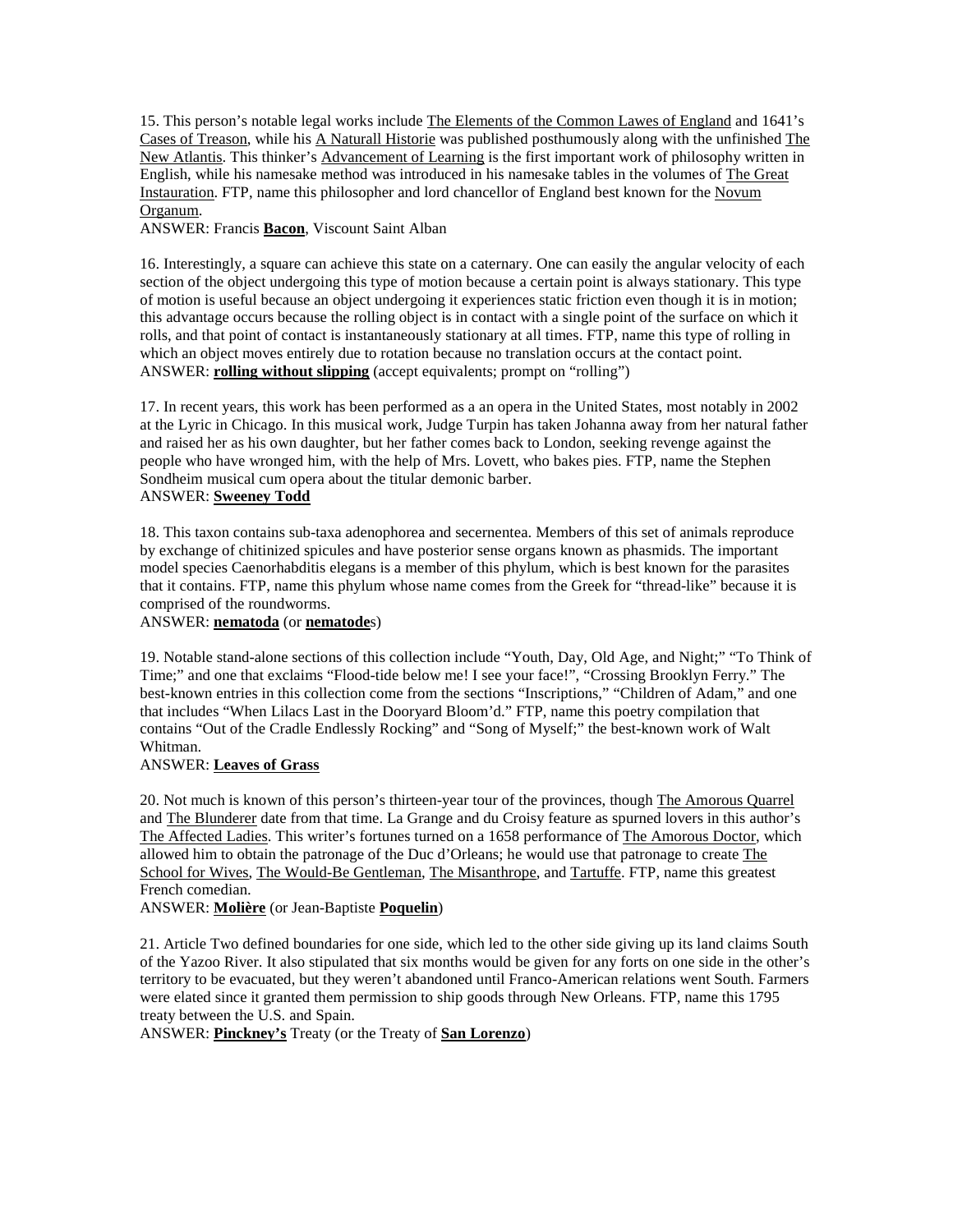UIUC Earlybird 2006 - Round 9 (Bonuses by UIUC Academic Buzzer Team)

1. You might know more than you think about twentieth-century philosophers. Let's see, FTPE.

[10] This twentieth-century British logician and analyst is popularly known for his anti-war activism, as the author of Why I Am Not a Christian, and as the recipient of the 1950 Nobel Prize in Literature.

ANSWER: Bertrand Arthur William **Russell**, 3rd Earl Russell of Kingston Russell, Viscount Amberley of Amberley and of Ardsalla

[10] With Alfred North Whitehead, Russell published this important work on predicate logic and arithmetic from 1910 to 1913. It shares its name with the common name of the best-known work of Isaac Newton. ANSWER: **Principia Mathematica**

[10] Russell was loosely associated with group of writers, philosophers, and artists, named for a residential district of Cambridge. It included Clive Bell, G.E. Moore, E.M. Forster, J.M. Keynes, and Virginia Woolf. ANSWER: the **Bloomsbury** group

2. Given a description, identify the ancient Greek play FTPE.

[10] Orestes is sent by Apollo to avenge his father's death under fear of leprosy, and is aided by his sister. Clytemnestra tries to plead with him, but Pylades reminds him of his duty, and he kills her.

## ANSWER: The **Libation-Bearers** (or **Choephoroi**)

[10] Strepsiades enrolls in Socrates' school to try to get out of debts run up by his son Phidippides, but is convinced to use force on his son instead. At the end, Strepsiades sets fire to the roof of the school. ANSWER: The **Clouds** (or **Nephelai**)

[10] Pentheus refuses to allow the worship of Dionysus in Thebes, so Dionysus drives Semele's sisters mad. Pentheus then arrests the god and Dionysus executes a plan for the title group, including Pentheus' own mother, to rip the king to death.

# ANSWER: **Bacchae**

3. Answer the following concerning Japan's involvement in World War II FTSNOP.

[5] America's involvement in the War as a combatant began with the Japanese surprise attack on this location on December 7, 1941.

## ANSWER: **Pearl Harbor**

[10] This Minister of the Navy opposed the war, but planned-out the surprise attack on Pearl Harbor. ANSWER: Isokoru **Yamamoto**

[15] In 1945, the Allied powers issued this document, demanding immediate surrender, but Japan did not surrender until after the atomic bombs were dropped.

ANSWER: **Potsdam** Declaration

4. Given the country, name its second-most-populous city FTPE. [10] Australia. ANSWER: **Melbourne** [10] Poland. ANSWER: **Krakow** [10] Spain. ANSWER: **Barcelona**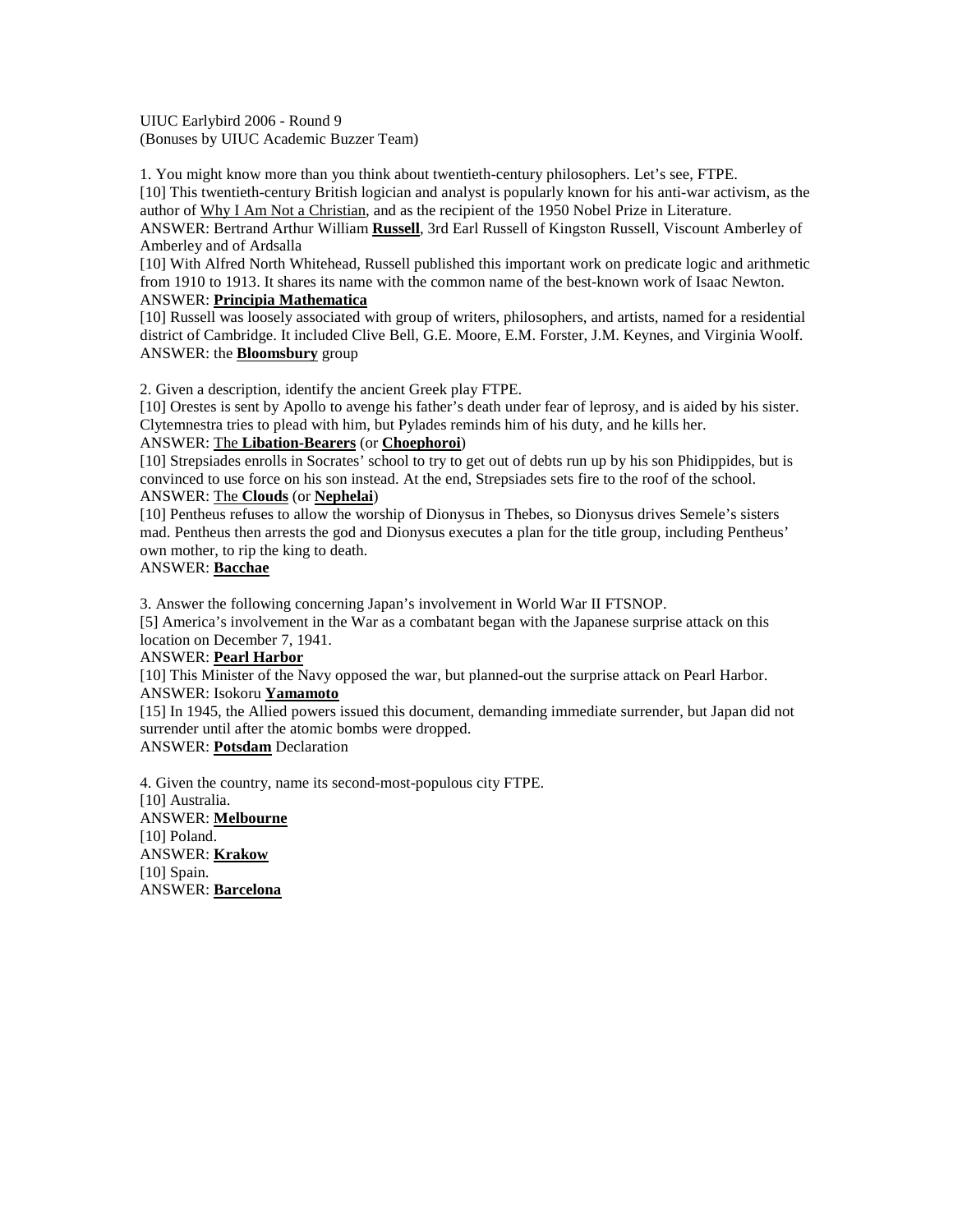5. Answer each of the following from elementary analysis FTP.

[10] This property is necessary but not sufficient for differentiability. A test for it may be stated by requiring that every open interval have an open pre-image, or with the conventional epsilon-delta definition.

ANSWER: **continuity** (accept word forms)

[10] If a function is smooth on an interval, then the integral over that interval of its derivative is equal to the different between the value of the function itself at the interval's endpoints according to this very important theorem.

ANSWER: the **f**undamental **t**heorem of the **c**alculus

[10] This theorem states that, if a function is differentiable on an interval and the value of the function at the endpoints of the interval are equal, then the derivative of the function vanishes at at least one place on the interval.

### ANSWER: **Rolle**'s theorem

6. Identify the following concerning African colonies FTPE.

[10] In 1957, Kwame Nkrumah became the leader of this country, the first African colony to become independent.

ANSWER: **Ghana**

[10] After World War II, Britain and France jointly ruled this country, a former Italian colony. ANSWER: **Libya**

[10] After World War I, Germany lost all of its' African colonies. FFPE, name any two of them. ANSWER: **Burundi**, **Cameroon**, **Namibia**, **Rwanda**, **Tanganyika**, or **Togo** (accept any two)

7. Answer each of the following about some common assumptions in physics FTP.

[10] The common statement of Newton's second law as F equals m a tacitly assumes that this quantity appearing in the statement is constant.

ANSWER: the **m**ass

[10] The acceleration of gravity is only constant at about 10 meters per second squared if this quantity, appearing in the denominator of the law of universal gravitation, is not significantly different from its value at the Earth's surface.

ANSWER: the **distance** from the center object to the center of the Earth (accept things close to that; prompt on "R")

[10] When one states the mass of nuclides as the sums of the masses of their constituent particles, one assumes that this quantity, the binding energy divided by the speed of light squared, is small. ANSWER: the **mass defect** (prompt on "delta")

8. Answer the following about an epic FTPE.

[10] This descendant of Cain has his arm ripped off and hung in the mead-hall Heorot, a hall which used to serve as a feeding-place.

ANSWER: **Grendel**

[10] This Geat rips off his arm and also kills Grendel's mother and a fire-breathing dragon. ANSWER: **Beowulf**

[10] Beowulf is the nephew of this man, the King of the Geats and husband of Hygd. ANSWER: **Hygelac**

9. Given a description, identify the Amendment FTPE. [10] It established that Congress has to meet at least once a year and allows for the Vice President to assume command if the President dies. ANSWER: the **Twentieth** Amendment

[10] It bans excessive fines and "cruel and unusual punishment."

ANSWER: the **Eighth** Amendment

[10] It put the President and Vice President on the same ticket instead of having them run separately. ANSWER: the **Twelfth** Amendment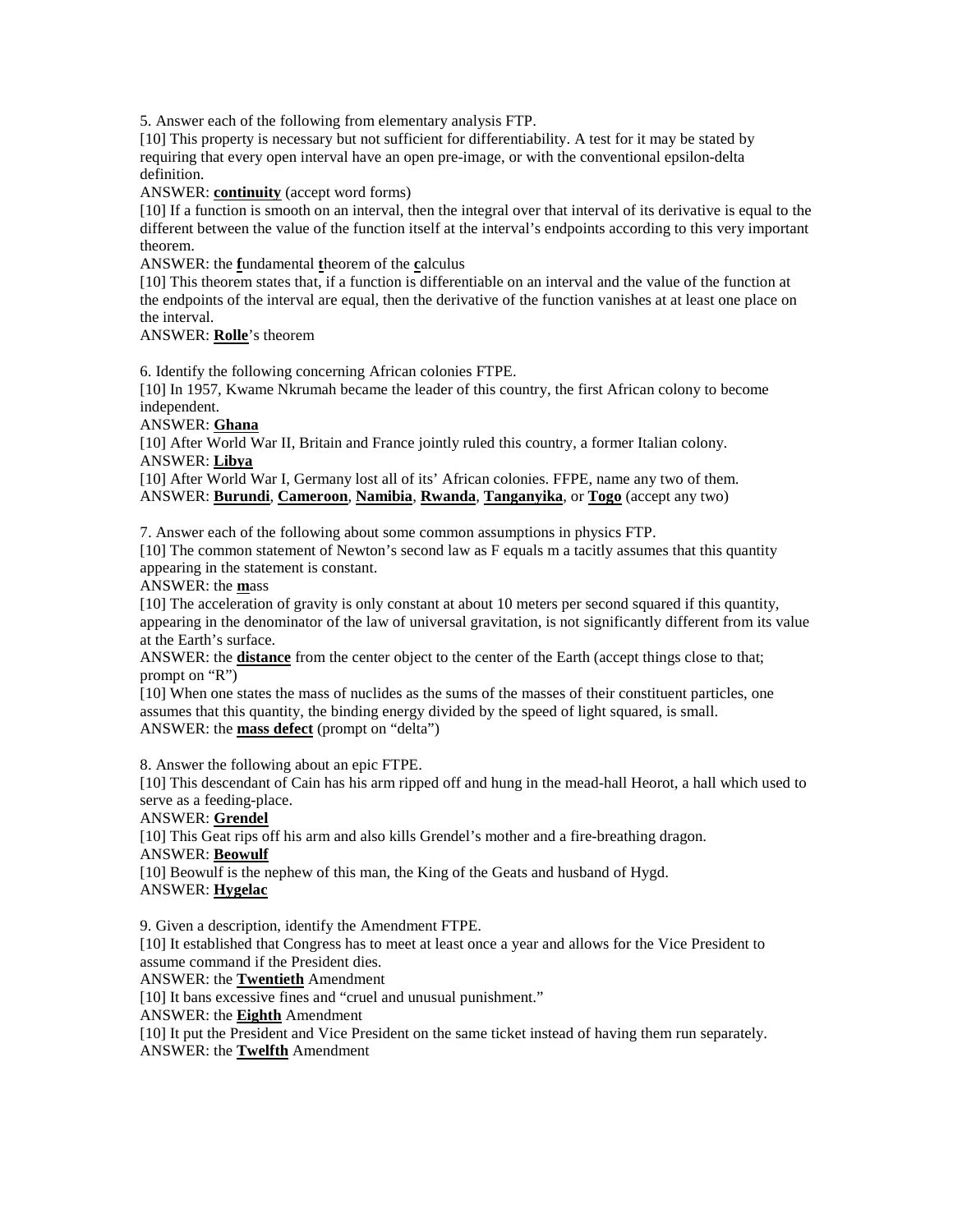10. Consider the quadratic equation x squared plus four x minus 1 equals zero. FTPE:

[10] This is the discriminant of the equation.

ANSWER: **twelve**

[10] Suppose the discriminant were negative. What can you tell about the roots of the quadratic? ANSWER: that it has **two complex roots** (accept any similar response as long as it notes that there are two roots and that they are complex; prompt if only one of these things is noted)

[10] This is the product of the roots of the quadratic.

## ANSWER: **negative one**

11. Ah, that unerring wellspring of moral behavior, the Bible. Answer each the following about some goings-on from the reign of King David FTP.

[10] David coveted this beautiful daughter of Eliam, so he knocked her up on a roof, as re-told in the Pixies song "Dead."

### ANSWER: **Bathsheba** (or **Bethsabee**)

[10] Unfortunately, Bathsheba was already married to this Hittite general in David's army. David did the honorable thing and had him killed.

#### ANSWER: **Uriah** the Hittite

[10] As outlined in Second Chronicles, all of this monkey business understandably drew the wrath of this prophet, who frequently excoriated David for his various moral lapses. ANSWER: **Nathan**

### 12. Answer the following concerning plans for Reconstruction FTPE.

[10] This was Lincoln's plan for readmitting states to the Union based the namesake fraction of voters willing to swear an oath of allegiance to the United States.

### ANSWER: the **Ten-Percent** Plan

[10] During the summer of 1864, this bill was passed to counter the Ten-Percent Plan. It demanded that fifty percent swear an oath and guaranteed the civil liberties of blacks.

### ANSWER: the **Wade-Davis** Bill

[10] Congress set this department up in 1865 in order to distribute supplies as well as food. It was successful in creating schools for nearly a quarter of a million blacks.

# ANSWER: the **Freedmen's Bureau**

13. Given the term and a famous case, name the United States Chief Justice FTPE.

[10] 1986-2005, Bush v. Gore.

# ANSWER: William **Rehnquist**

[10] 1836-1864, Dred Scott v. Sandford.

ANSWER: Roger **Taney** [TAW-knee]

[10] 1953-1969, Brown v. Board of Education.

#### ANSWER: Earl **Warren**

14. Answer each of the following about a pretty crazy energy source FTP.

[10] This atomic process, the combination of two light nuclei to make a heavier one and energy, works equally well in the sun and the stars and in hydrogen bombs.

## ANSWER: thermonuclear **fusion**

[10] Much to the chagrin of several, fusion does not yet work well in these experimental energy-production devices, named from the Russian for "toroidal current chamber." The largest of these currently in the world is JET.

## ANSWER: **tokamak**s

[10] Fusion may, however, work better in this new tokamak, currently being designed and built by a large international coalition (that may include your author) in Cadarache, France.

## ANSWER: **ITER**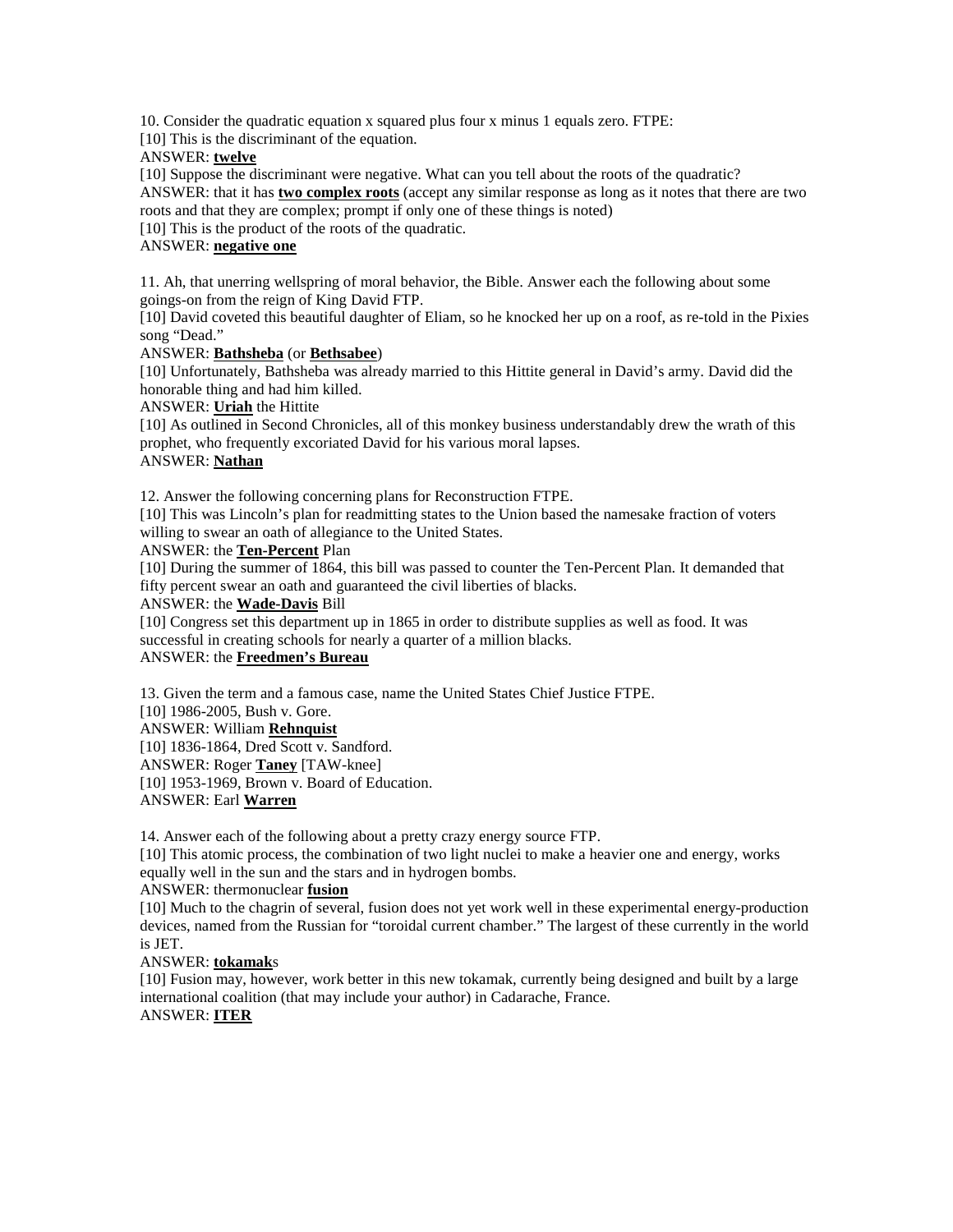15. Answer each of the following about a Norse hero FTP.

[10] The product of the incestuous union of Siegmund and Sieglinde, this most famous of Norse heroes used the sword of his foster father Regan to recover the treasure of Hreidmar.

## ANSWER: **Sigurd** (or **Sigfried**)

[10] To recover Hreidmar's treasure, Sigurd slew this dragon, once the brother of Regan, who had been corrupted by the power of the ring Andvarinaut. By bathing in its blood and eating its heart, Sigurd became nearly invulnerable and able to understand birdsong.

### ANSWER: **Fafnir**

[10] Sigurd used his new knowledge and power to rescue this demigoddess, who had been imprisoned in a ring of magical fire, but she eventually proved his undoing.

# ANSWER: **Brynhild** (or **Brunhilda** or **Brunhilde** or **Brünhild** or **Brynhild**)

16. Identify each of the following characters from Les Miserables FTPE.

[10] This strong man, the work's protagonist, begins the work in prison. After his release, he travels to Montreuil-sur-mer, where he is elected mayor under the pseudonym Monsieur Madeleine.

ANSWER: **Jean Valjean** (accept either name)

[10] The daughter of Fantine and a student, she spends her childhood as a servant but is later adopted by Valjean and falls in love with Marius.

## ANSWER: **Cosette**

[10] At first, he would stop at nothing to recapture Valjean but, in the end, hecannot decide whether or not Valjean deserves to be arrested.

# ANSWER: Inspector **Javert**

17. Name each of the following American composers based on works FTP.

[10] The composer of Vanessa and perhaps the shortest opera ever, A Hand of Bridge, is best known for a movement excerpted from his String Quartet, the Adagio for Strings.

# ANSWER: Samuel **Barber**

[10] This superstar conductor's first three symphonies are subtitled "Jeremiah", "The Age of Anxiety", and "Kaddish". Other works include Dybbuk, Facsimile, and Candide.

#### ANSWER: Leonard **Bernstein**

[10] This innovative Connecticut native is responsible for The Camp Meeting, Three Places in New England, and The Unanswered Question.

ANSWER: Charles Edward **Ives**

18. Given the paintings, name the artist FTPE. [10] The Scream, The Dance of Life, and Madonna. ANSWER: Edvard **Munch** [10] The Gross Clinic and The Agnew Clinic. ANSWER: Thomas **Eakins** [10] Vision After the Sermon and Day of the God. ANSWER: Paul **Gauguin**

19. Identify the following about pre-World-War-I alliances FTSNOP.

[5/5] FFPE, name the two nations that were members of both the Three Emperor's League and the Triple Alliance.

ANSWER: **Germany** and **Austria-Hungary** (accept in either order)

[10] After Austria-Hungary declared war on Serbia, this country, bound by treaty to Serbia, announced its plan to mobilize.

## ANSWER: **Russia**

[10] Britain entered the war due to the terms of a 75-year-old treaty binding them to defend this neutral country.

ANSWER: **Belgium**